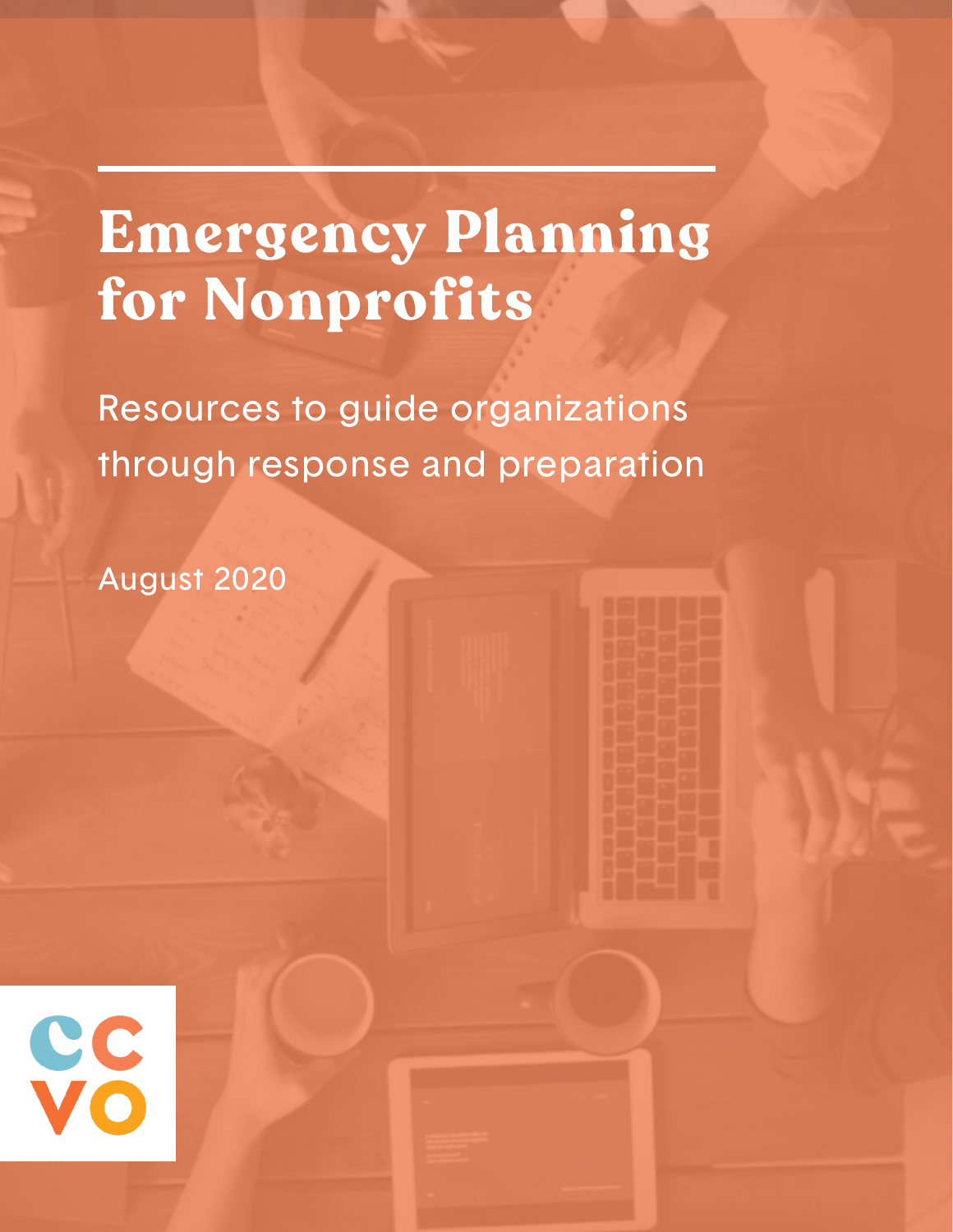# **TABLE OF CONTENTS**

| Preparation and Response to an Emergency<br>1                                                                                                                                                                                      |  |
|------------------------------------------------------------------------------------------------------------------------------------------------------------------------------------------------------------------------------------|--|
| Workplace Preparations 2                                                                                                                                                                                                           |  |
|                                                                                                                                                                                                                                    |  |
|                                                                                                                                                                                                                                    |  |
| Inform and Empower Staff <b>Construction Construction Construction</b> Construction Construction Construction Construction Construction Construction Construction Construction Construction Construction Construction Construction |  |
| Build Financial Resiliency 5                                                                                                                                                                                                       |  |
|                                                                                                                                                                                                                                    |  |
|                                                                                                                                                                                                                                    |  |
|                                                                                                                                                                                                                                    |  |
|                                                                                                                                                                                                                                    |  |
|                                                                                                                                                                                                                                    |  |

# **Acknowledgements**

CCVO would like to recognize and thank the team of staff who worked diligently to create this resource.

#### **Authors**

Marokh Yousifshahi, Policy Analyst Maggie Easton, Policy Intern Alexa Briggs, Director, Policy & Research

**Editing** Karen Ball, Interim President & CEO

**Editing & Design** Monique Sereneo, Communications Assistant Marisa Barber, Manager, Marketing & Communications

CCVO would like to express a sincere thank you to Calgary Foundation for providing the support necessary to complete this project.

> *In the spirit of reconciliation, we acknowledge the traditional territories in Alberta of the many First Nations and Métis, whose footsteps have marked these lands for centuries.*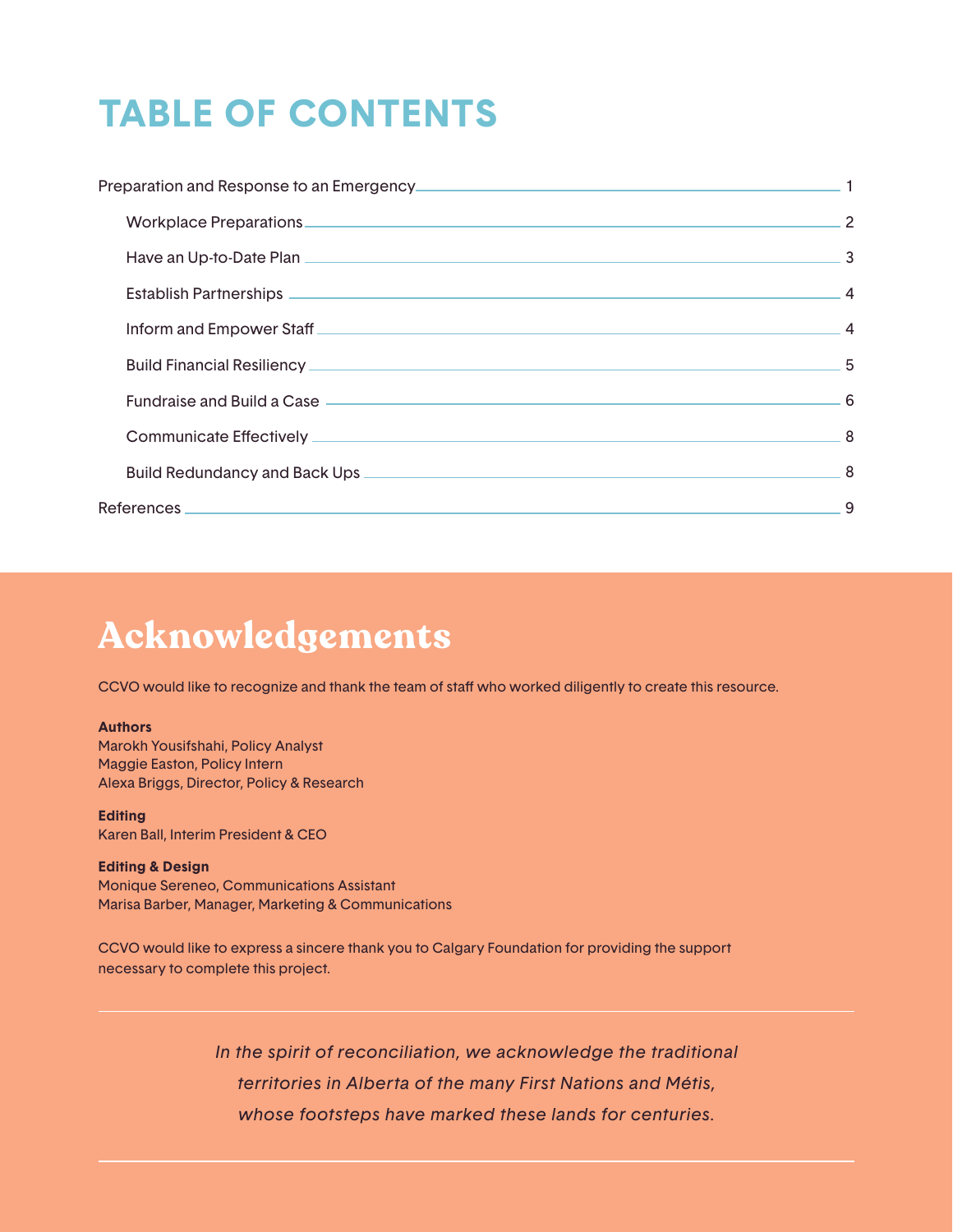# <span id="page-2-0"></span>**Preparation and Response to an Emergency**

Nonprofits will need to prepare for a pandemic in order to reduce the impact on their organization and prepare for disruptions. While the immediacy of the COVID-19 emergency has dissipated, epidemiologists do not rule out a second wave.<sup>1</sup> There is no way of knowing when another crisis may hit, such as recession or natural disaster, and planning for an emergency is an essential part of all organizations' risk management efforts to reduce the impact of unexpected events.

This guide will provide some practical emergency planning and preparations considerations to assist nonprofits in the event of a second wave of the COVID-19 pandemic. The guide is intended to be used as a planning tool which identifies issues and critical elements of emergency preparedness that organizations should consider in planning for a pandemic.

Emergency preparedness is flexible and nimble, and meant to be catered to an organization's operations and programs. It provides nonprofits with tools to respond appropriately during times of uncertainty. Of the respondents to the 2020 Alberta Nonprofit Survey (ANS):

- only 40% indicated they had an emergency plan for health emergencies or natural disasters before COVID-19;
- 14% indicated they developed a plan due to COVID-19; and
- 46% are creating a plan or still do not have a plan in place [see figure 2].

#### **FIGURE 2**

#### **Nonprofits with an emergency response plan**



Organizations in Fort McMurray were better prepared to deal with COVID-19 and its impacts, as one ANS respondent stated, "I believe our sector is relatively strong in Fort McMurray and was better prepared with business continuity plans due to the fire." This sentiment highlights the importance of a strong emergency response plan being in place prior to a crisis.

The following sections of this guide will help organizations with this planning and include recommendations for preparedness that you can implement within your nonprofit.

**Emergency preparedness is flexible and nimble, and meant to be catered to an organization's operations and programs. It provides nonprofits with tools to respond appropriately during times of uncertainty.**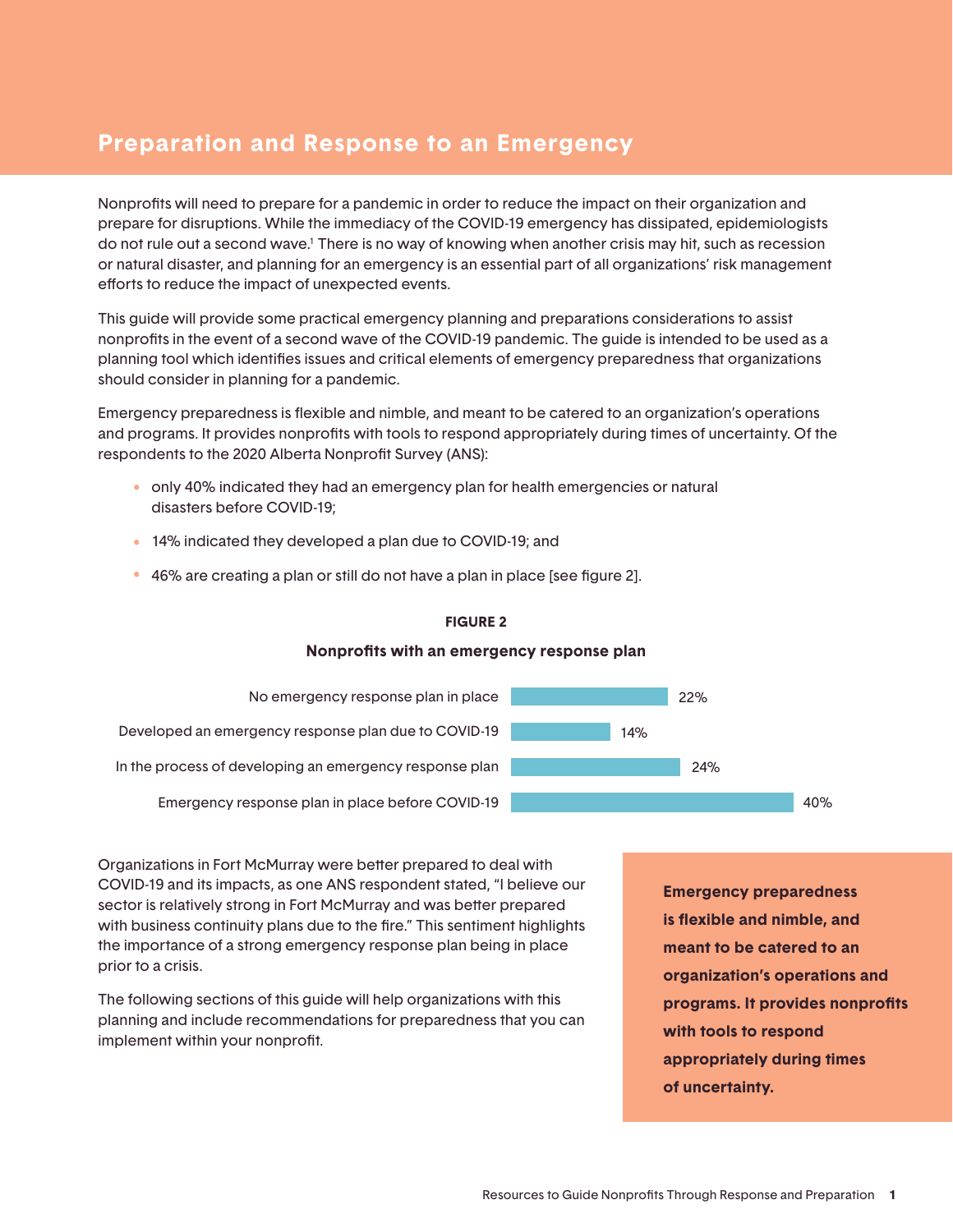# <span id="page-3-0"></span>**WORKPLACE PREPARATIONS**

All organizations will need to plan to adjust their workplaces to accommodate public health risks, like COVID-19, and the resulting public health orders, and take every precaution to create a safe workplace for employees and clients. Preparedness Consultant Thomas Appleyard says that nonprofits should "think carefully about the precautionary principle. With this in mind, precautions and prevention must take into consideration the mode of transmission of the virus, as well as opportunities to protect individuals from infection."2

**Based on lessons learned from the H1N1 virus (Swine Flu) pandemic, Rick Blickstead, former CEO of the Wellesley Institute, recommends the following preparations for nonprofits:** 3

- Create a culture that encourages people to stay home even if it means additional payroll costs
- Set up systems for employees so they can work from home
- Set up job-sharing programs
- Create (and budget for) a new pandemic sick policy
- Partner with other organizations to replace front line staff who can't work from home
- Mitigate client risks for those that need to come to your organization to access services
- Keep track of clients who go to your workplace regularly

In 2009, the Alberta government developed a checklist for nonprofit organizations to help prepare them to respond to a pandemic, which can be found **[here](https://open.alberta.ca/dataset/b7706bea-fa08-486b-b0c6-b967587232b5/resource/c65eb614-e001-4304-a46a-94387d0bd6ab/download/pandemic-checklist-group.pdf)**. The list includes how to plan for the impact of a pandemic on your organization, including developing communication strategies and creating policies, among other resources that will help with how to respond to a pandemic.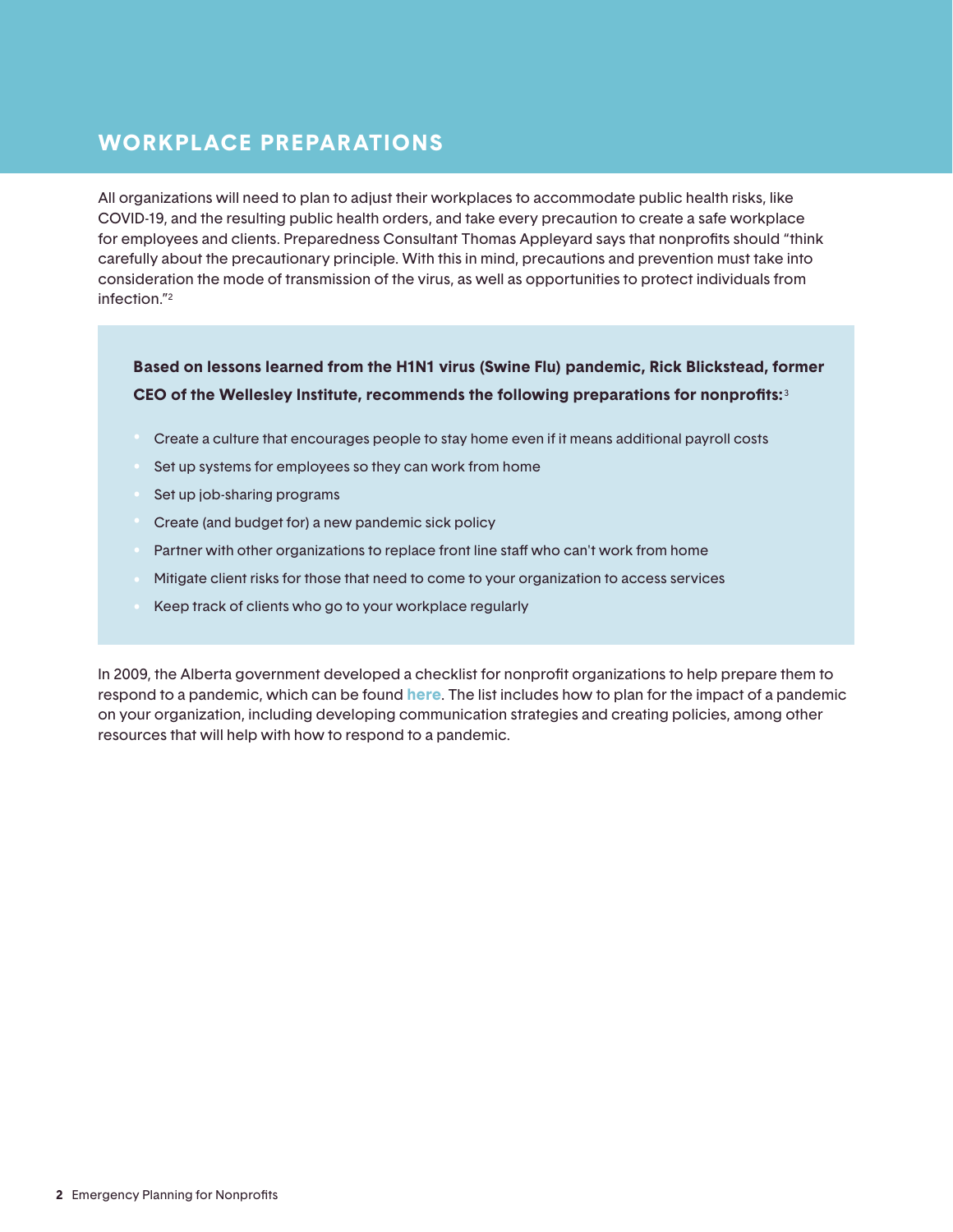### <span id="page-4-0"></span>**HAVE AN UP-TO-DATE PLAN**

As learned from the Calgary flood in 2013, having an emergency plan in place is vital for maintaining the safety and security of staff and clients, adapting quickly in a crisis, and continuing operations through the emergency and afterwards. These types of plans go beyond scenario planning to contingency planning, which considers the 'worst-case scenario'.4

The Calgary floods in 2013 demonstrated that, planning for an emergency "is broad and considers a variety of scenarios and how an organization can respond. It details what needs to happen when disaster strikes, how an organization can continue to provide services, and how it can get back up and running once the crisis is over. Ideally, the emergency response plan is ingrained in the strategic operations of the organization."5

Nonprofit organizations are crucial contributors to the vitality and well-being of communities, and their services are needed both during a crisis and after. "Community sector organizations play an active role in providing response and recovery services, especially for some of the more vulnerable members of our community such as newcomers, seniors, and individuals with disabilities – so it is especially important for these organizations to have systems and strategies in place to continue delivering their important services during an emergency."6

As fallout for nonprofits continues due to the pandemic, planning becomes an essential part of an organization's survival. SeaChange<sup>7</sup> has planning recommendations for nonprofits during the COVID-19 crisis, as summarized by LaPaina and MacIntosh:<sup>8</sup>

**Refocus on the mission.** All decisions should aim to advance the long-term mission of the organization, even at the short-term expense of vendors, partners, grantmakers, and staff.

**Understand your type of organization.** Are you a hibernator (for instance, a shuttered arts organization), a responder (such as a shelter or food bank, where demand is skyrocketing), or a hybrid (a group that can continue operating to some degree but does not deal directly with the pandemic's effects, though it might adapt to do so)?

**Shorten time horizons.** Magical thinking leads to fatal delays. The executive director and board chair should speak daily, boards should meet at least monthly, and they should set up a committee to deal with COVID-19-related issues and get ready to make hard decisions.

**Understand the nexus of mission, cash, and control.** "Tough-minded," "hard-nosed," and "ruthless" are not adjectives that most nonprofit leaders usually embrace, but many will need to, and fast.

**Get help.** Get outside advice from people with relevant experience. Some boards might even consider an interim chief restructuring officer to support or temporarily replace, an overwhelmed leader.

**Plan for the longer-term.** Don't weather the crisis only to ignore what will happen afterward. Stay in regular discussions with donors, and be realistic about the significant cuts in philanthropy and government support that are likely in the COVID-19 aftermath.

Finally, as nonprofits did after the 2013 Calgary flood, organizations should document what is being learned during the crisis and integrate it into formal plans.9

A useful resource with more in-depth information for nonprofits about planning for business continuity and disaster recovery can be found **[here](http://www.pwhce.ca/pdf/disasterI/Canada/Communications_NpowerNonprofitbusinesscontinuity.pdf)**.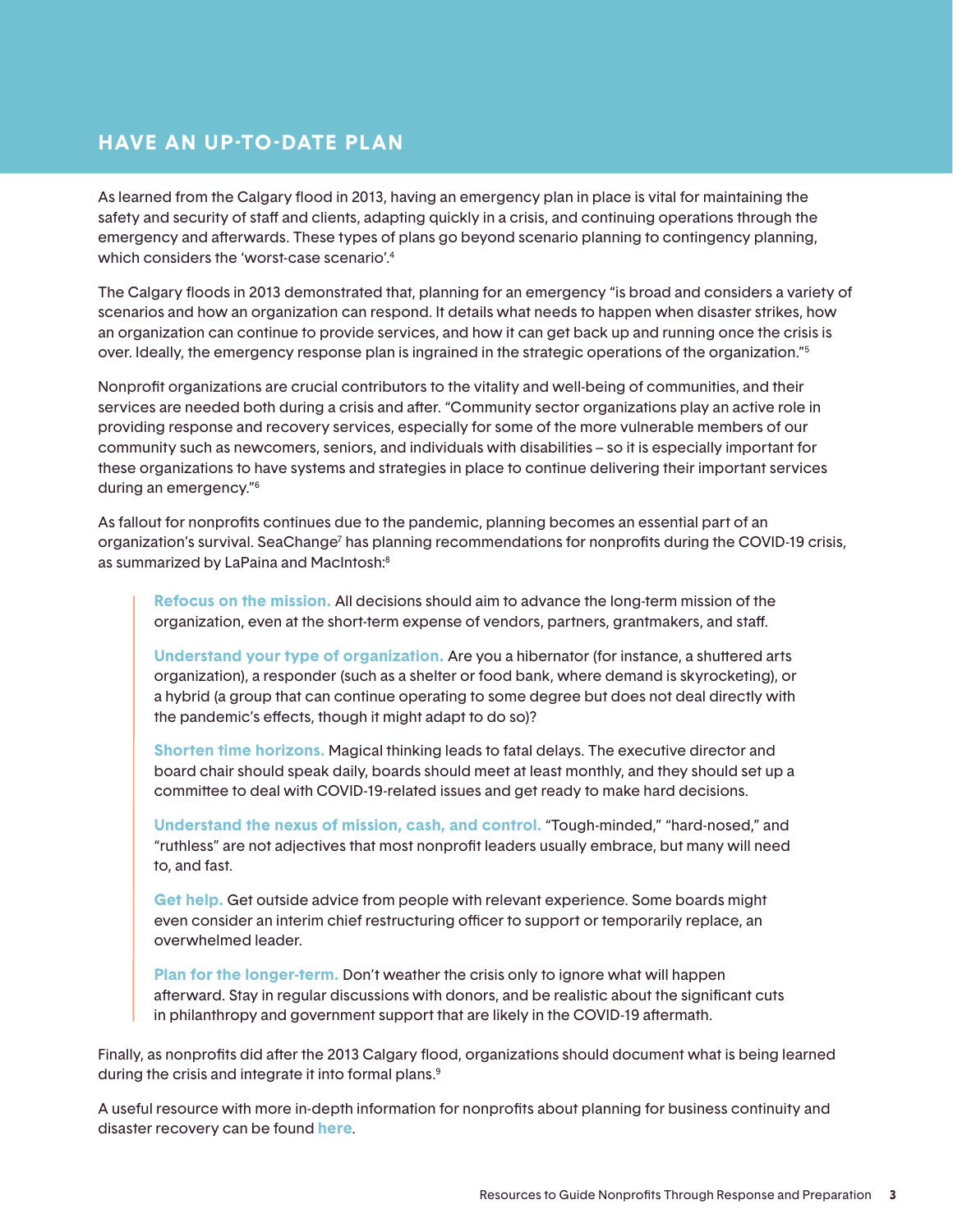#### <span id="page-5-0"></span>**ESTABLISH PARTNERSHIPS**

Nonprofits are known to be collaborators, and their strengths in partnering with other nonprofits, donors, businesses, and all orders of government are very valuable in an emergency.10 One step to withstanding the fallout from the pandemic may be to "explore mergers and other forms of collaboration, divestments, or even thoughtful dissolutions now; options will narrow as time passes."<sup>11</sup> Nonprofits should not only remain open to partnerships, but actively seek them out and work even more deliberately together during a crisis. The research from the Fort McMurray fires revealed that nonprofits with stronger partnerships – not only with orders of government but also with other nonprofits – were more likely to be involved in core decisionmaking processes during recovery.12

Lessons learned from the 2013 flood in Calgary also support that there is value in developing relationships with other nonprofits and all orders of government. As partnerships emerge, there's also value in developing reciprocal agreements as part of the emergency planning process.13 Nonprofits need to work very closely with the communities and individuals who they serve. Community support is critical; existing relationship partnerships are sources of volunteers, support, and cooperation.14

#### <span id="page-5-1"></span>**INFORM AND EMPOWER STAFF**

As the sector moves past the initial shock of the pandemic emergency and enters a new state of operating in a long-term crisis situation, organizations will need to keep in mind that responding to a disaster is a team effort. Staff need to be informed, have a clear understanding of the organization's mission, know their role during the crisis, and have the authority to make quick decisions.15 Organizations need to make sure that

**Ongoing orientation and testing for emergency preparedness are important to embed within the organization so that when disaster strikes, everyone is prepared with a common understanding of the organization's response.**

staff have the knowledge and the confidence to work at and contribute to the organization in a time of emergency. Effective organizational operations rely on staff being engaged, empowered, and informed. Difficult decisions may need to be made; transparency and honesty become very important in these circumstances.16 A practical method to incorporate this would be through a communication strategy for staff, clients, and stakeholders. The ANS results indicated that 75% of respondents have a communication strategy for staff and stakeholders related to COVID-19.

Ongoing orientation and testing for emergency preparedness are important to embed within the organization so that when disaster strikes, everyone is prepared with a common understanding of the organization's response.17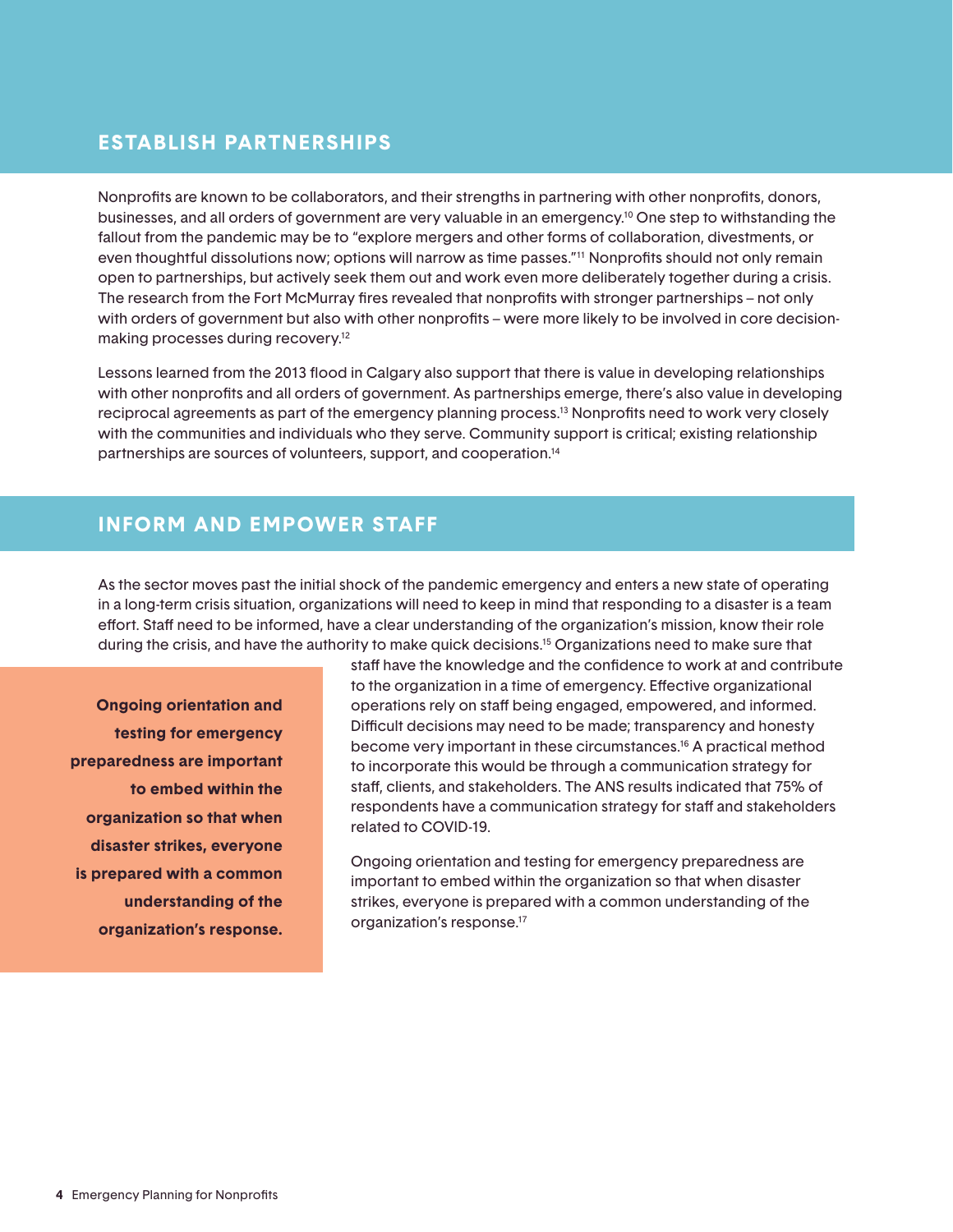#### <span id="page-6-0"></span>**BUILD FINANCIAL RESILIENCY**

Financial resiliency is fundamental to any organization, and nonprofits are no exception. Financial resiliency is important to build at all times, and there are many strategies to do so.<sup>18</sup> It becomes even more important in an emergency situation to focus attention on building this resiliency and preparing for uncertainty by putting your organization in the best possible financial position.<sup>19</sup> One respondent to the Sustainability Network and Environment Funders Canada's flash survey highlighted the importance of financial preparation, saying, "If we did not have a contingency fund built over the past six years, we would not be able to survive."<sup>20</sup>

The primary recommendation for nonprofits is to make sure financial policies are in place that allow for access to additional cash flow during a disaster, operating reserves to support rebuilding, and to secure fundraising expertise and advice.<sup>21</sup>

#### **First, organizations will want to:**

- understand their cash position (the Federation of Calgary Municipalities has **[created a video](https://www.youtube.com/watch?v=q_Y2D7YarSQ&feature=youtu.be;)** to help organizations understand their cash flow position);
- assess revenue streams and damage; and
- look at the dual bottom line, which includes a conventional financial outcome and social **impact outcome.** <sup>22</sup>

**To fill the gap between operating needs and expenses, and revenues, and to**  conserve cash, organizations will need to: 23

- reduce expenses, delay payments, accelerate efforts to obtain cash and other revenue, and explore new fundraising opportunities;
- negotiate with the landlord or take advantage of local bans on evictions;
- pay only the most essential vendors;
- ask for the next tranche of a multipart grant or extra help from long-time donors and board members; and
- explore new COVID-19-related grant and loan opportunities.

Finally, an often overlooked part of ensuring financial resiliency in a time of crisis is the regular review and update of insurance policies. Even if this step has not been taken, it is important to discuss this with your insurance broker once a crisis hits to ensure you know what is covered under your policy and can access any and all support available.<sup>24</sup>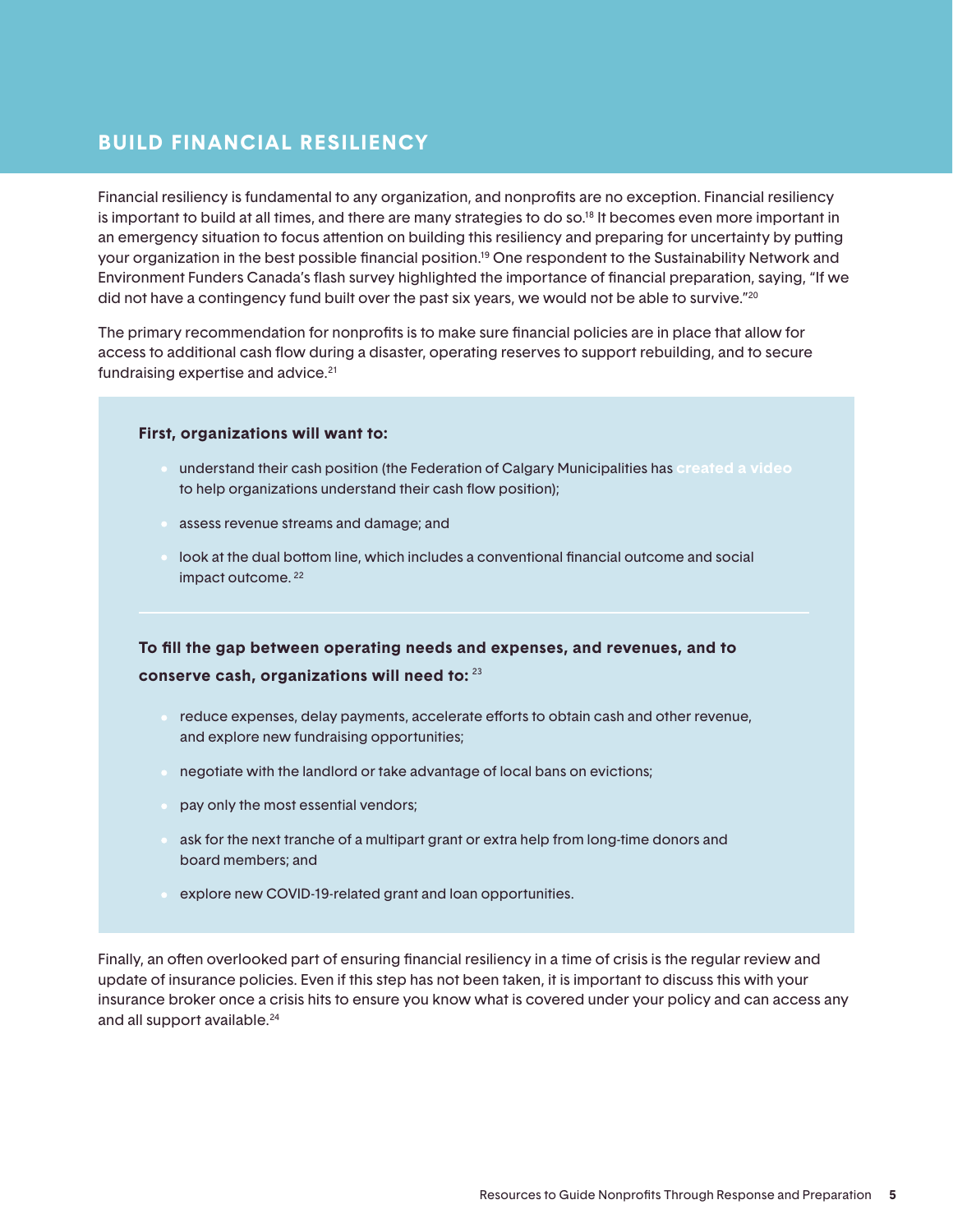#### <span id="page-7-0"></span>**FUNDRAISE AND BUILD A CASE**

Fundraising is a core part of maintaining a financially healthy nonprofit, and it must continue during an emergency, with a quick pivot. As the priorities of donors and the community experience a drastic shift, nonprofits will benefit from building a compelling case to demonstrate the impact of the emergency on their operations. Recent reporting shows that organizations targeting their fundraising efforts specifically to the effects of the pandemic on their organizations and the people they serve are having success in their efforts.<sup>25</sup> Specific recommendations from Tom Iselin for managing fundraising efforts during the COVID-19 pandemic include the following:26

**Inform your donors.** Communicate to your donors about your direct impact on managing the response to COVID-19 and how you are keeping your staff safe while doing so. Keep these communications very succinct and to the point.

**Empathize with your donors.** Demonstrate that you understand these are trying times for everyone, and no one has been left untouched by the effects of the pandemic, economically, socially, or in health. Donors should know that you care about how they are faring in a unique circumstance that has seen a massive impact on the health and social systems, as well as the economy. Many people are facing uncertainty in their income status, their business ventures, and in family arrangements, such as school, childcare, or people with parents or other dependents in care.

**Only ask for money now if you need it.** General requests for donations are not likely to be well-received, but if you have a specific need, particularly because of the impacts of the virus, then make your ask very direct. This might include requests to help fund your particular cause or opportunities to support your organization's operations like utilities, rent, or other expenses.

**Engage donors and volunteers.** Communicate with your donors and volunteers with opportunities to support your organization by other means than solely financial, such as sending notes of encouragement to staff or clients, making phone calls, or other contributions of time. Your donors and volunteers are connected to your organization because they care about what you are doing, and you will want to keep them invested in your mission.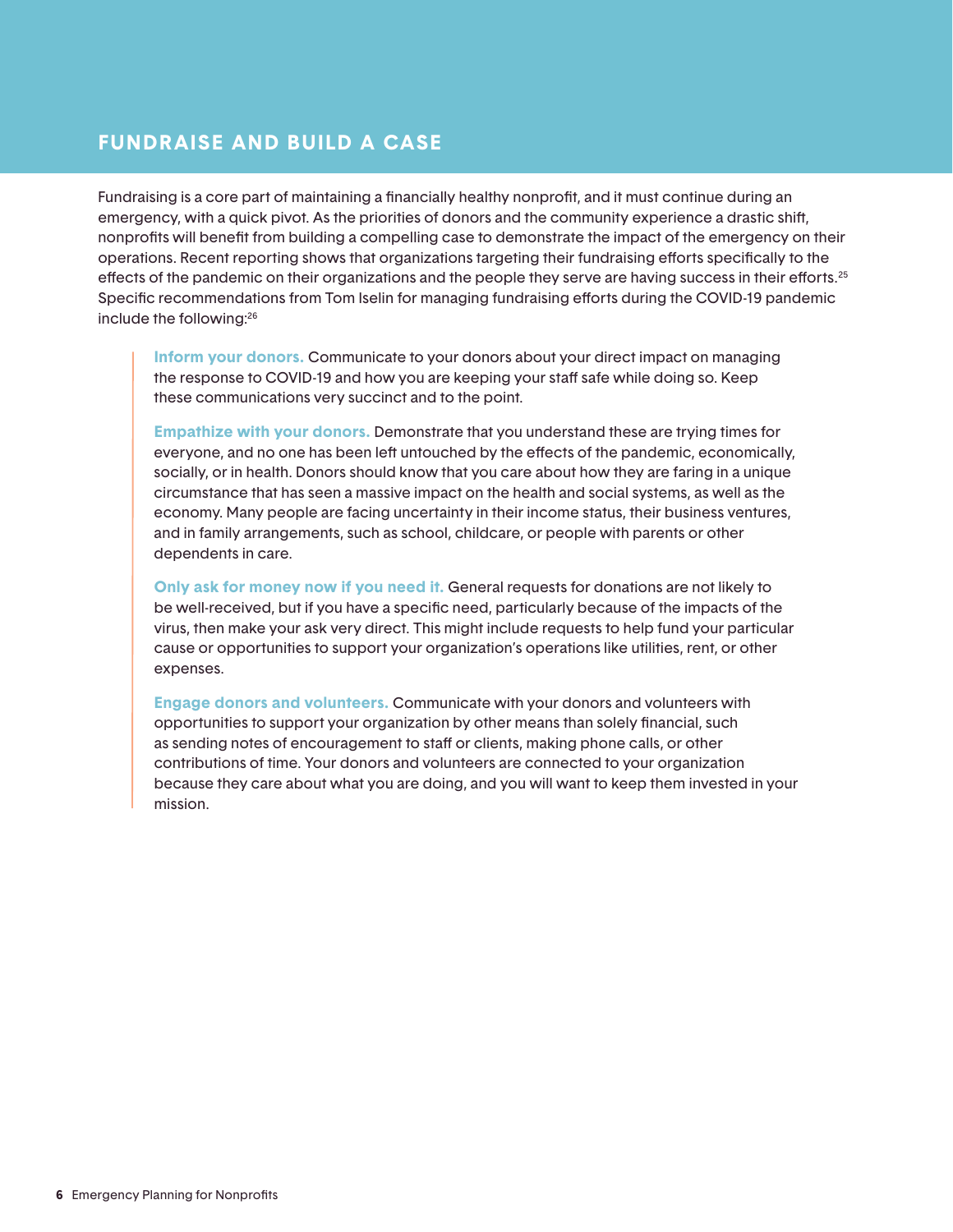In addition to these fundraising recommendations specific to the COVID-19 pandemic, past experiences in difficult times – such as economic downturns – also have many lessons to offer nonprofits in managing fundraising efforts in a crisis. This list of suggestions from Mal Warwick is to help with managing fundraising in challenging times:27

**Strengthen your case for giving.** A crisis is a good opportunity to reassess your case for giving, and communicate the urgent need for funds – as well as the specific need for those funds.

**Stick with what works.** While your messaging and funding requests will likely need to recalibrate, this is not a time to get rid of all strategies that work for your organization.

**Cut costs with a scalpel, not an ax.** All nonprofits will be looking at cost-saving measures as they enter the economic downturn as a result of the global pandemic. Fundraising efforts must continue to maintain financial health, and any cost-cutting in this area needs to be considered in the context of long-term planning.

*"It doesn't take long to destroy an effective fundraising operation – and then where will your programs be?"28*

**Fish where the big fish are.** This recommendation comes with the suggestion to segment your donors based on giving history so that fundraising efforts can yield a higher return for an investment of time and money. If your organization already has a segmentation plan, this is a good time to target donors with a greater history of giving.

**Be attentive to your donors.** Resist the temptation to assume that your donors will know your organization is working to address the needs of your clients and communities. Communicate regularly, with attention given to the current context and with an understanding that donors also have pressing needs in their own lives.

**Do your due diligence.** Research prospective donors and personalize your communications.

**Step up your efforts online.** With current limits on group gatherings and a shared respect for people's health and well-being, online fundraising efforts are more important now than ever. If your organization does not already have it, now may be the right time to invest in technology to better support online fundraising efforts.

**Break down the silos.** It might seem like a counter-intuitive suggestion to coordinate fundraising with other organizations, but there is some precedent for that in Calgary. The RESOLVE campaign saw nine housing and homeless organizations collaborate to raise capital funds, which made it possible to provide housing support for more than 1,800 Calgarians. This initiative was prompted by funding organizations and saw a more efficient effort to raise funds for much-needed housing, without multiple agencies submitting multiple applications for the same dollars. In the current context, nonprofits might want to seriously consider how they can work together to raise support for their causes.

Fundraising is an essential function for nonprofits as they navigate very difficult circumstances that are likely to remain challenging for some time. Nonprofits will need to remain nimble and flexible in their fundraising plans while simultaneously staying invested and focused on the future.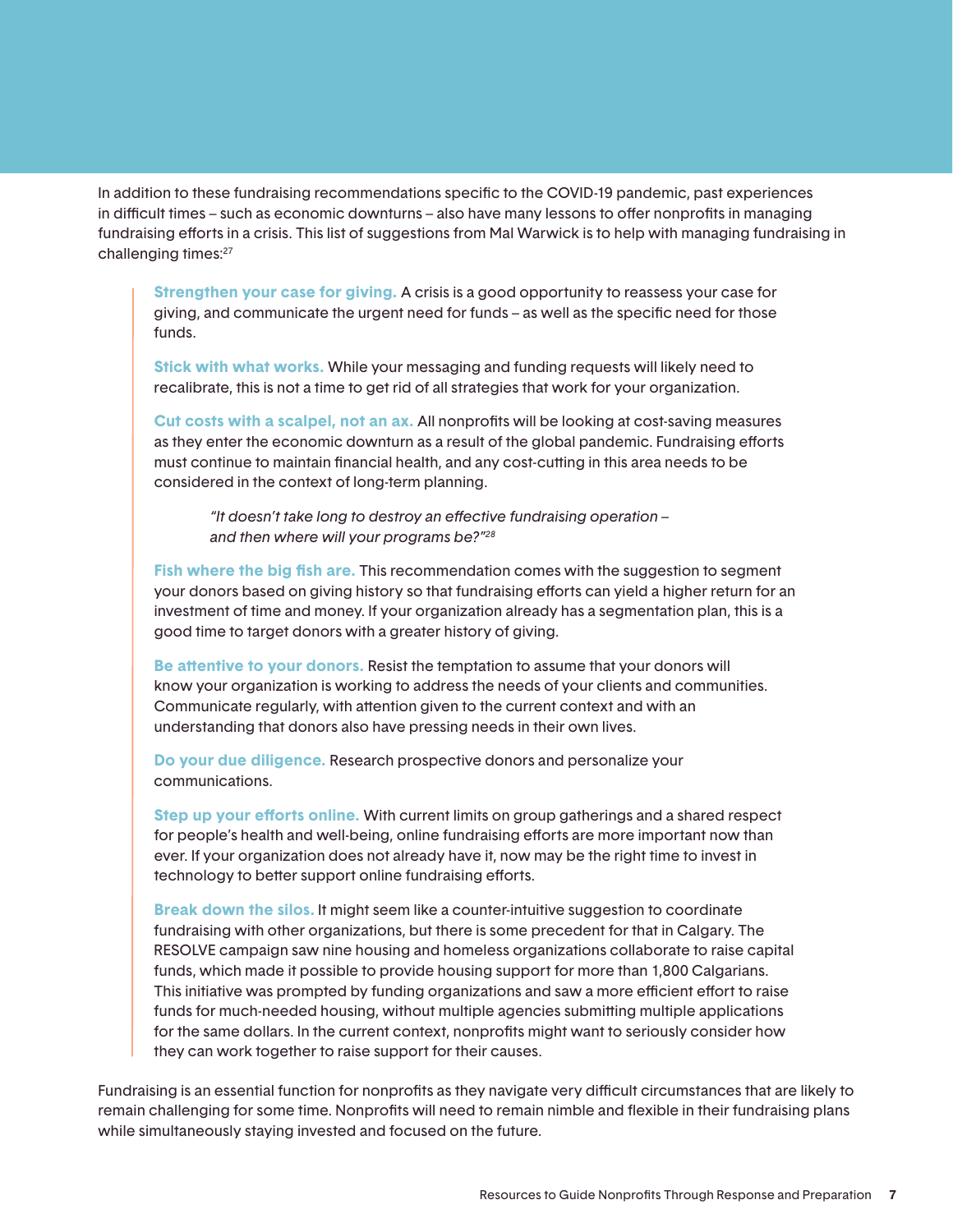### <span id="page-9-0"></span>**COMMUNICATE EFFECTIVELY**

When a crisis hits, nonprofits leap into action. They get to work making sure that the individuals and communities they are serving are looked after, and they start advocating for what they need. In this type of situation, it can be tempting to neglect communications in favour of getting tasks accomplished. However, it is important to create effective communications with staff, board members, volunteers, partners, and others during the crisis.<sup>29</sup> Organizations should communicate consistently even when – and maybe especially when – things are not going well or the future is uncertain.30 Stakeholders are connected to nonprofits for a reason, and communicating honestly is important in maintaining trust and in reassuring others that they are all in this together. Communications strategies will need to adapt. Here are some specific recommendations from Vanessa Chase for doing so in 2020, in light of the COVID-19 pandemic: 31

**Don't throw out what you've already planned.** Plans will need to be adjusted, but there were good reasons for the ones that have previously been developed. Instead of completely starting over, cull through your nonprofit's communications strategy and divide what you had currently planned into three categories – essential "must-keep" communications, "maybe" communications, and communications to postpone. To decide how to categorize planned communications, consider the plans in the pandemic context and re-prioritize accordingly.

**Determine what your community needs from your organization.** In light of this new reality, and the fact that some of your communications plans will no longer be relevant, it will likely be advisable to find out what your community most needs from your organization. Find out what it is that you can communicate to stay relevant, topical, and helpful.

**Plan for communications that reflect the environment and tone.** Consider the current events and the impacts on your stakeholders very carefully when crafting communications. You want to be tuned in so that your communications are not tone-deaf and out of touch. You can find a good test to run your communications through **[here](https://www.nonprofitmarketingguide.com/blog/2020/03/24/how-to-be-relevant-now-and-what-not-to-say/)**, which details the 6 R's of message relevance.

**Keep evaluating and stay nimble.** Things are changing rapidly, and that is not conducive to making rigid plans that are not open to alteration. As more information becomes available, as circumstances continue to evolve on a near-daily basis, nonprofits must be ready to adapt.

Communication plans are going to be in flux in this rapidly changing environment. Nonprofits must stay engaged with all their stakeholders and communicate thoughtfully, responsibly, and usefully.

#### <span id="page-9-1"></span>**BUILD REDUNDANCY AND BACK UPS**

Most nonprofits are expected to operate on thin margins, but this strategy does not lend itself to emergency planning. There is value in having back-up plans and built-in redundancy when crisis strikes.32 Redundancy and back-up plans will have to be justified and should be a source of strength in funding requests when included as part of a robust emergency plan.

Data redundancy is particularly important in a digital age; so, too, is information redundancy.33 Ask yourself: Do multiple team members have access to contact lists, banking information, and other data? What about the ability to update the organization's website and/or databases?

In the case of the COVID-19 pandemic, the discouragement for nonprofits to have cash reserves has been detrimental. Many nonprofits are laying off staff, some have closed permanently, and others are looking at the distinct possibility that they will have to do the same, due to financial stress.<sup>34</sup> There needs to be a shift in thinking about what constitutes a responsible approach to financial stability for nonprofits, particularly in the context of emergency planning.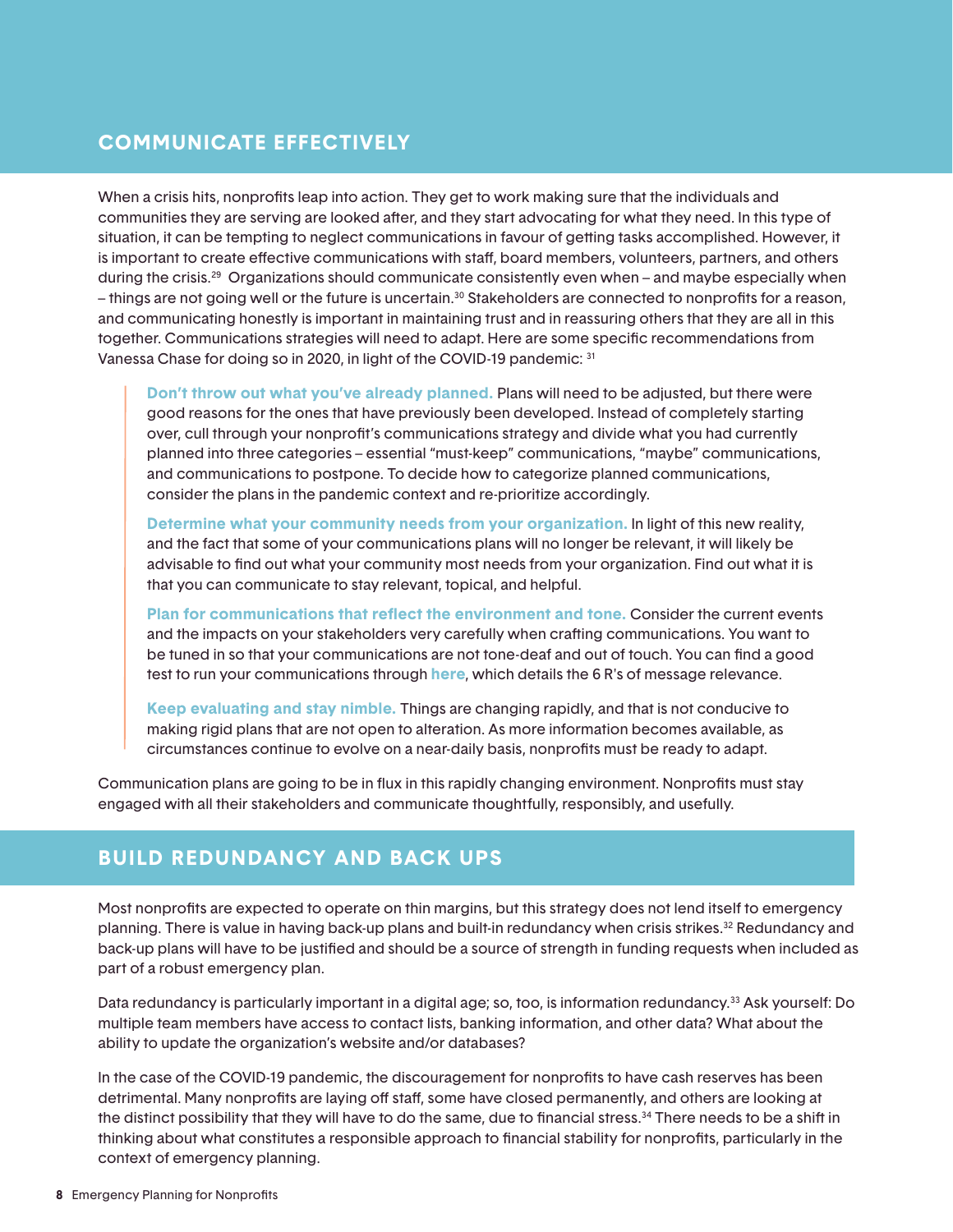## <span id="page-10-0"></span>**References**

1 Vogel, Lauren. (2020). Is Canada ready for the second wave of COVID-19? CMAJ Group. https://www.cmaj.ca/content/192/24/E664

2 Bonnar, John. (2009). H1N1 Swine Flue: How non-profits can prepare for and respond to a pandemic. Rabble Blogs. https://rabble.ca/blogs/ bloggers/johnbon/2009/09/h1n1-swine-flu-how-non-profits-can-prepareand-respond-pandemic

3 Ibid.

4 GrantSpace by Candid. What's the difference between contingency and scenario planning? Where can I learn more about these topics? Candid. https://grantspace.org/resources/knowledge-base/ contingency-and-scenario-planning/

5 CCVO. (2013). Alberta Nonprofit Sector Emergency Preparedness. Prepare for the future. Learn from the past. https://static1.squarespace. com/static/5aef5b46cef3728571e6c46c/t/5b33e8ea03ce64393c5e16 6d/1530128630447/CCVO\_Flood\_Case\_Studies\_May2014\_web.pdf

6 City of Toronto. Partners in preparedness for the community sector. https://www.toronto.ca/community-people/public-safety-alerts/ emergency-preparedness/partners-in-preparedness/communitypartners/

7 Sea Change. (2020). Tough times callf or tough action: A decision framework for nonprofit leaders & boards. http:// gd7xi2tioeh408c7o34706rc-wpengine.netdna-ssl.com/wp-content/ uploads/2020/04/COVID-19-Nonprofit-Decision-Framework.pdf

8 LaPiana, David and MacIntosh, John. (2020). 8 steps nonprofits should take now to survive the pandemic fallout. The Chronicle of Philanthropy. https://www.philanthropy.com/article/8-Steps-Nonprofits-Should-Take/248427

9 CCVO. (2013). Alberta Nonprofit Sector Emergency Preparedness. Prepare for the future. Learn from the past. https://static1.squarespace. com/static/5aef5b46cef3728571e6c46c/t/5b33e8ea03ce64393c5e16 6d/1530128630447/CCVO\_Flood\_Case\_Studies\_May2014\_web.pdf

10 Harris, Tracy. (2017). Collaborative frameworks in nonprofit emergency response: Examining earthquake preparedness and response in the San Francisco Bay Area. Capstone Research Report Submitted in Partial Fulfillment of the Requirements for the Degree of Master of Nonprofit Administration, School of Management. University of San Francisco. https://cpb-us-w2.wpmucdn.com/usfblogs.usfca. edu/dist/9/244/files/2016/05/harristracy\_6169437\_63768665\_USF-MNA-Capstone-Report\_Tracy-Harris-2gt6rl0.pdf

11 LaPiana, David and MacIntosh, John. (2020). 8 steps nonprofits should take now to survive the pandemic fallout. The Chronicle of Philanthropy. https://www.philanthropy.com/article/8-Steps-Nonprofits-Should-Take/248427

12 Woolf, Erica Taylor. (2018). Factors influencing community recovery decision making; A case study of recovery from the 2016 Fort McMurray wildfires. A thesis submitted to the Faculty of Social and Applied Sciences in Partial Fulfilment of the Requirements for the Degree of Master of Arts in Disaster and Emergency Management. Royal Roads University Victoria, British Columbia, Canada. https://viurrspace. ca/bitstream/handle/10613/6059/Woolf\_royalroads\_1313O\_10531. pdf?sequence=1&isAllowed=y

13 CCVO. (2013). Alberta Nonprofit Sector Emergency Preparedness. Prepare for the future. Learn from the past. https://static1.squarespace. com/static/5aef5b46cef3728571e6c46c/t/5b33e8ea03ce64393c5e16 6d/1530128630447/CCVO\_Flood\_Case\_Studies\_May2014\_web.pdf

14 Ibid.

15 Ibid.

16 Zimmerman, Steve. (2020). From survivability to sustainability: 5 steps nonprofits must take to survive the coronavirus pandemic. Nonprofit Leadership Center. https://nlctb.org/resources/sustainability-tosurvivability/

17 Cohen, Rick. (2018). Underappreciated elements of nonprofi disaster preparedness planning. National Council of Nonprofis. https://www. councilofnonprofits.org/thought-leadership/underappreciatedelements-of-nonprofit-disaster-preparedness-planning

18 Rebecca Coker, Neela Pal, and Miguel M. Salinas. (2018). Building financially resilient nonprofits: Lessons from the field. Stanford Social Innovation Review. https://ssir.org/articles/entry/building\_financially\_ resilient\_nonprofits\_lessons\_from\_the\_field

19 Mueller, Alana. (2020). How nonprofits can remain resilient through COVID-19 crisis. Bennet Thrasher LLP. https://www.btcpa. net/2020/03/30/how-nonprofits-can-remain-resilient-through-covid-19 crisis/

20 Sustainability Network & Environment Funders Canada. (2020). The impact of COVID-19 on ENGOS: A flash sector survey by Sustainability Network and Environment Funders Canada. https:// sustainabilitynetwork.ca/wp-content/uploads/2020/06/FINAL-SusNetand-EFN-COVID19-Infographic.pdf

21 CCVO. (2013). Alberta Nonprofit Sector Emergency Preparedness. Prepare for the future. Learn from the past. https://static1.squarespace. com/static/5aef5b46cef3728571e6c46c/t/5b33e8ea03ce64393c5e16 6d/1530128630447/CCVO\_Flood\_Case\_Studies\_May2014\_web.pdf

22 Zimmerman, Steve. (2020). From survivability to sustainability: 5 steps nonprofits must take to survive the coronavirus pandemic. Nonprofit Leadership Center. https://nlctb.org/resources/ sustainability-to-survivability/

23 LaPiana, David and MacIntosh, John. (2020). 8 steps nonprofits should take now to survive the pandemic fallout. The Chronicle of Philanthropy. https://www.philanthropy.com/article/8-Steps-Nonprofits-Should-Take/248427

24 Cohen, Rick. (2018). Underappreciated elements of nonprofi disaster preparedness planning. National Council of Nonprofis. https:// www.councilofnonprofits.org/thought-leadership/underappreciatedelements-of-nonprofit-disaster-preparedness-planning

25 Phillips, Catherine. (2020). Fundraising during COVID-19: How charities are fighting to move the needle and make a difference. The Philanthropist. https://thephilanthropist.ca/2020/05/fundraising-duringcovid-19-how-charities-are-fighting-to-move-the-needle-and-make-adifference/

26 Iselin, Tom. (2020). 5 COVID-19/Coronavirus fundraising & donor relations tactics. Bloomerang. https://bloomerang.co/blog/5-covid-19- coronavirus-fundraising-and-donor-relations-tactics/

27 Warwick, Mal. (2009). Fundraising in tough times. Stanford Social Innovation Review. https://ssir.org/articles/entry/fundraising\_in\_ tough\_times

#### 28 Ibid.

29 CCVO. (2013). Alberta Nonprofit Sector Emergency Preparedness. Prepare for the future. Learn from the past. https://static1.squarespace. com/static/5aef5b46cef3728571e6c46c/t/5b33e8ea03ce64393c5e 166d/1530128630447/CCVO\_Flood\_Case\_Studies\_May2014\_web. pdf

30 Zimmerman, Steve. (2020). From survivability to sustainability: 5 steps nonprofits must take to survive the coronavirus pandemic. Nonprofit Leadership Center. https://nlctb.org/resources/ sustainability-to-survivability/

31 Chase, Vanessa. (2020). Pivoting your nonprofit's communication strategy for 2020. https://bloomerang.co/blog/pivoting-your-nonprofits-communication-strategy-for-2020/

32 CCVO. (2013). Alberta Nonprofit Sector Emergency Preparedness. Prepare for the future. Learn from the past. https://static1.squarespace. com/static/5aef5b46cef3728571e6c46c/t/5b33e8ea03ce64393c5e16 6d/1530128630447/CCVO\_Flood\_Case\_Studies\_May2014\_web.pdf

33 Cohen, Rick. (2018). Underappreciated elements of nonprofi disaster preparedness planning. National Council of Nonprofis. https:// www.councilofnonprofits.org/thought-leadership/underappreciatedelements-of-nonprofit-disaster-preparedness-planning

34 Jensen, Emily. (2020). Sector stories: Revenue loss threatens survival of non-profits and charities. Charity Village. https://charityvillage. com/sector-stories-revenue-loss-threatens-survival-of-nonprofits-andcharities/